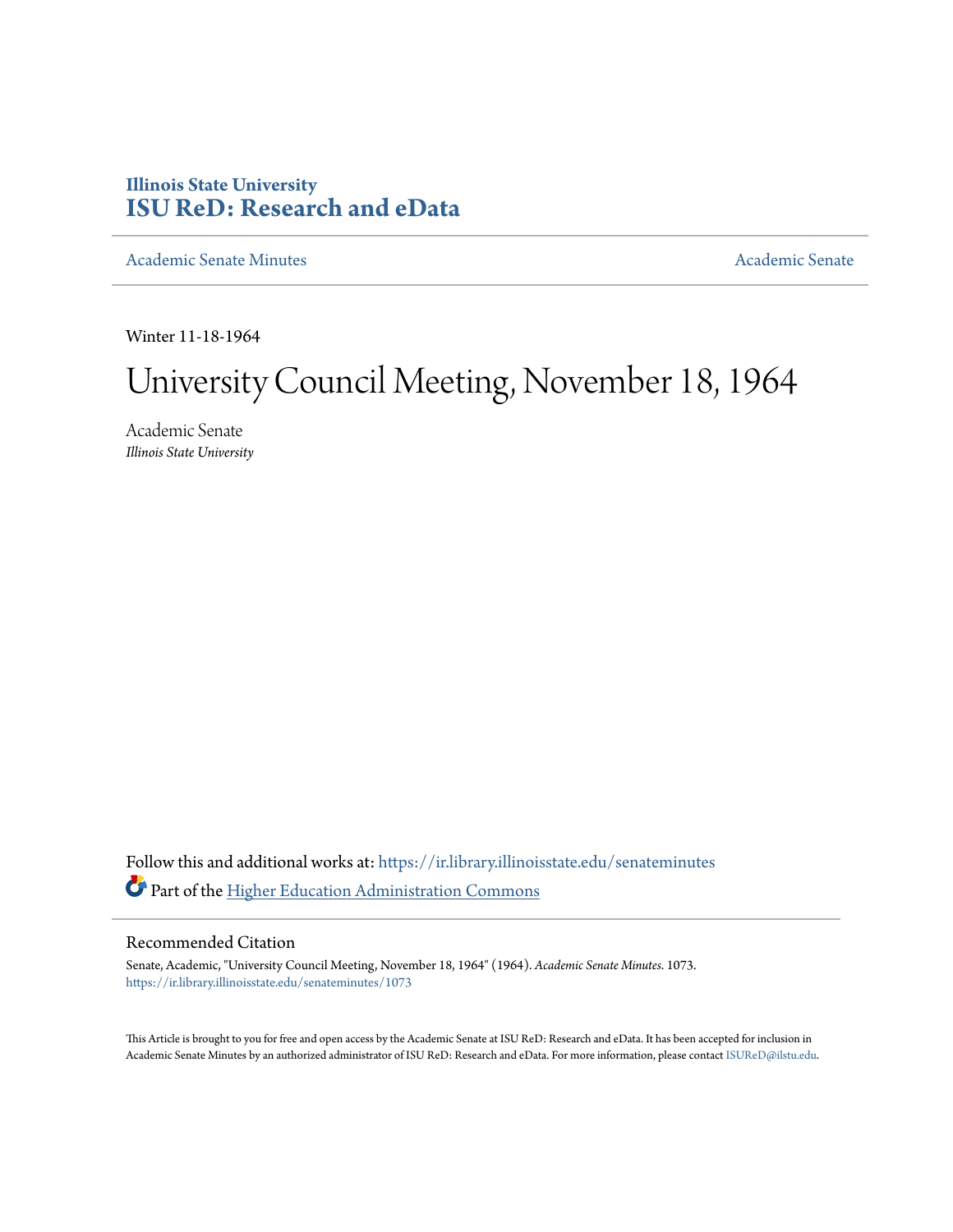MINUTES OF THE UNIVERSITY COUNCIL (Not approved by the Council)

DATE: November 18, 1964

Members Present Ferman Bishop Robert Bone Lynn Brovm DeVerne Dalluge Arley Gillett Warren Harden Eric Johnson

Lewis Legg Don Prince Mary Rozum Elizabeth Russell Ralph Smith John Trotter Charles White

Members Absent Arthur Larsen OFFICE OF PRESIDE  $LS - JJ$ 

#### APPROVAL OF MINUTES

The motion was made by Warren Harden and seconded by Elizabeth Russell that the minutes of October 21, 1964 be approved as distributed to the faculty.

The motion carried.

## COMMUNICATION CONCERNING SEPTEMBER MINUTES

Chairman Arley Gillett stated that he had received a communication from Dean Belshe, Chairman of the Committee to Study Program Expansion at the University, pointing out that the name of Eric Johnson had been omitted from the list in the September minutes of those appointed by the President to serve on the Committee to Study Program Expansion at the University.

The motion was made by Don Prince and seconded by Mary Rozum that the September minutes be amended to add Eric· Johnson's name to the Committee to Study Program Expansion at the University.

The motion passed by a unanimous vote.

#### REPORT OF ELECTION COMMITTEE

Lynn Brown, Chairman of the Election Committee, reported that Lewis Legg was elected by the Assistant Professors to serve on the Faculty Salary Committee for a two-year term. A total of 85 votes were cast. Charles Hicklin was elected to a four-year term by the Associate Professors after he, Stanley Shuman, and Richard Trumpe tied on the first ballot. Forty-nine votes were cast each time.

## REPORT OF COMMITTEE TO STUDY PROGRAM EXPANSION AT THE UNIVERSITY

Mr. Harden gave a progress report to the University Council concerning the work of the Committee on Program Expansion. The Committee has sent a questionnaire to all departments requesting information concerning their intent if alternative programs were available besides those in teacher education. 'l'hese responses are currently under consideration. Furthermore, the Committee has written a tentative rationale for the program expansion. Mr. Harden also presented some of the dimensions of the question of program expansion that the Committee has examined. For example:

1. How should the 24 hours of education be allocated in non-teacher certification programs?